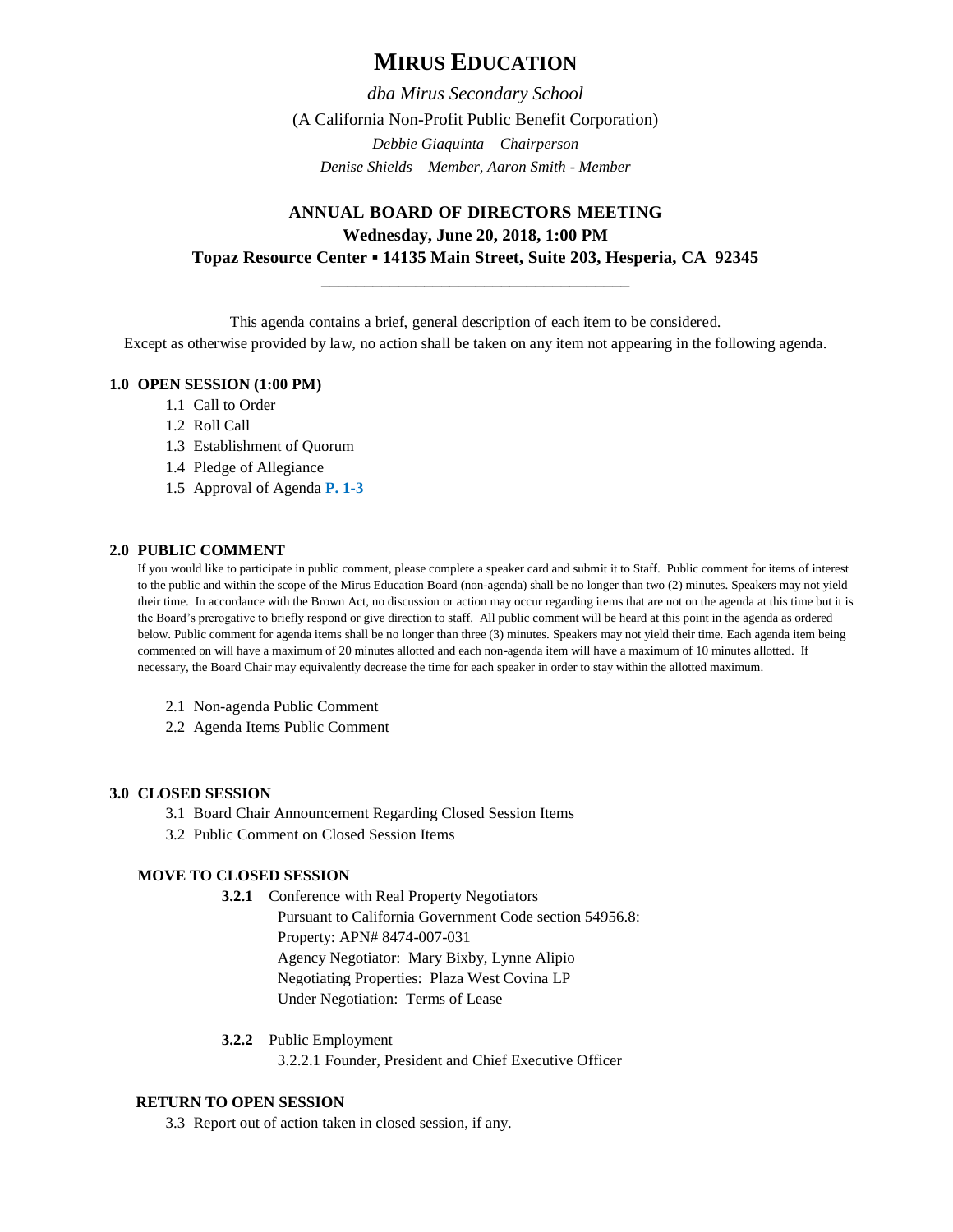#### **4.0 ADMINISTRATIVE ITEMS**

- 4.1 President's Report
	- **4.1.1** Suicide Research
	- **4.1.2** Presentation of Mentor Projects
	- **4.1.3** Graduation Numbers
	- **4.1.4** Marketing Efforts
	- **4.1.5** SSP-Audeo Prop Z Building Update
- 4.2 Strategic Plan Update
	- **4.2.1** Mirus Secondary School
		- 4.2.1.1 School Participation Report for the period of 2017-2018 Month 7 11:
			- 12/18/17 5/4/18 **P. 4-8**

#### **5.0 CONSENT AGENDA**

All matters listed under the consent agenda are considered by the Board to be routine and will be approved/enacted by the Board in one motion in the form listed below. Unless specifically requested by a Board member for further discussion or removed from the agenda, there will be no discussion of these items prior to the Board votes on them. The President recommends approval of all consent agenda items.

5.1 Consider Approval of Meeting Minutes for February 26, 2018, March 21, 2018 **P. 9-13**

#### 5.2 **Consent Action Items Specific to Mirus Secondary School**

- **5.2.1** Consider Ratification of the Annual Review of the Resource Supervision Policy 3280 **P. 14**
- **5.2.2** Consider Approval to Renew Authority to Establish Bank Accounts and Invest Surplus Funds Resolution **P.15**
- **5.2.3** Consider Approval of 2018-2019 Pupil Attendance Calendar **P.16-17**
- **5.2.4** Consider Approval of the Consolidated Application for **P.18-22**
	- 5.2.4.1 2018-2019 Certificate of Assurance
	- 5.2.4.2 2018-2019 Protected Prayer Certification
	- 5.2.4.3 2018-2019 LCAP Federal Addendum Certification
	- 5.2.4.4 2018-2019 Application for Funding
- **5.2.5** Consider Approval of 2018-2019 Board Meeting Dates

*Wednesday, October 17, 2018, Wednesday, February 20, 2019, Tuesday, June 25, 2019*

# **6.0 ACTION ITEMS**

- 6.1 Consider Approval of Lease Renewal for APN # 8474-007-031 as Presented in Item 3.2.1
- 6.2 Consider Acceptance of Resignation of Board Member Mary Bixby Effective February 27, 2018
- 6.3 Consider Approval for the Compensation Comparability Study for the Founder, President and Chief Executive Officer Position
- 6.4 Board Chair Oral Report Regarding Salary and Benefits under Contract for Founder, President and Chief Executive Officer Position
- 6.5 Consider Approval of Employee Contract for Founder, President and Chief Executive as Presented in Item 3.2.2
- 6.6 Consider Approval of 4.29% base salary increase for 2018-2019 in the amount of \$1,405.04 representing the amount authorized under Section A.3 of the Founder, President and Chief Executive Officer Employment Agreement
- 6.7 Consider Approval of Email Retention Policy **P.23-24**
- 6.8 Consider Approval of Grade Level Determination Policy **P.25-26**
- 6.9 Consider Approval of the Resolution to Amend the Conflict of Interest Code **P.27-31**
- 6.10Consider Approval of Increase to Base Compensation for Certificated and Classified Employees for Fiscal Year 2018-2019 as outlined in the Board Report **P.32**

#### 6.11**Action Items Specific to Mirus Secondary School**

- **6.11.1** Consider Approval of FY 2017-18 Second Interim Report **P.33-48**
- **6.11.2** Review the FY 2017-18 May Revised Budget Assumptions and Consider Approval of FY 2017-18 May Revised Budget **P.49-57**
- **6.11.3** Review the FY 2018-19 Preliminary Operation Budget Assumptions and Consider Approval of FY 2018-19 Preliminary Operation Budget **P.58-66**